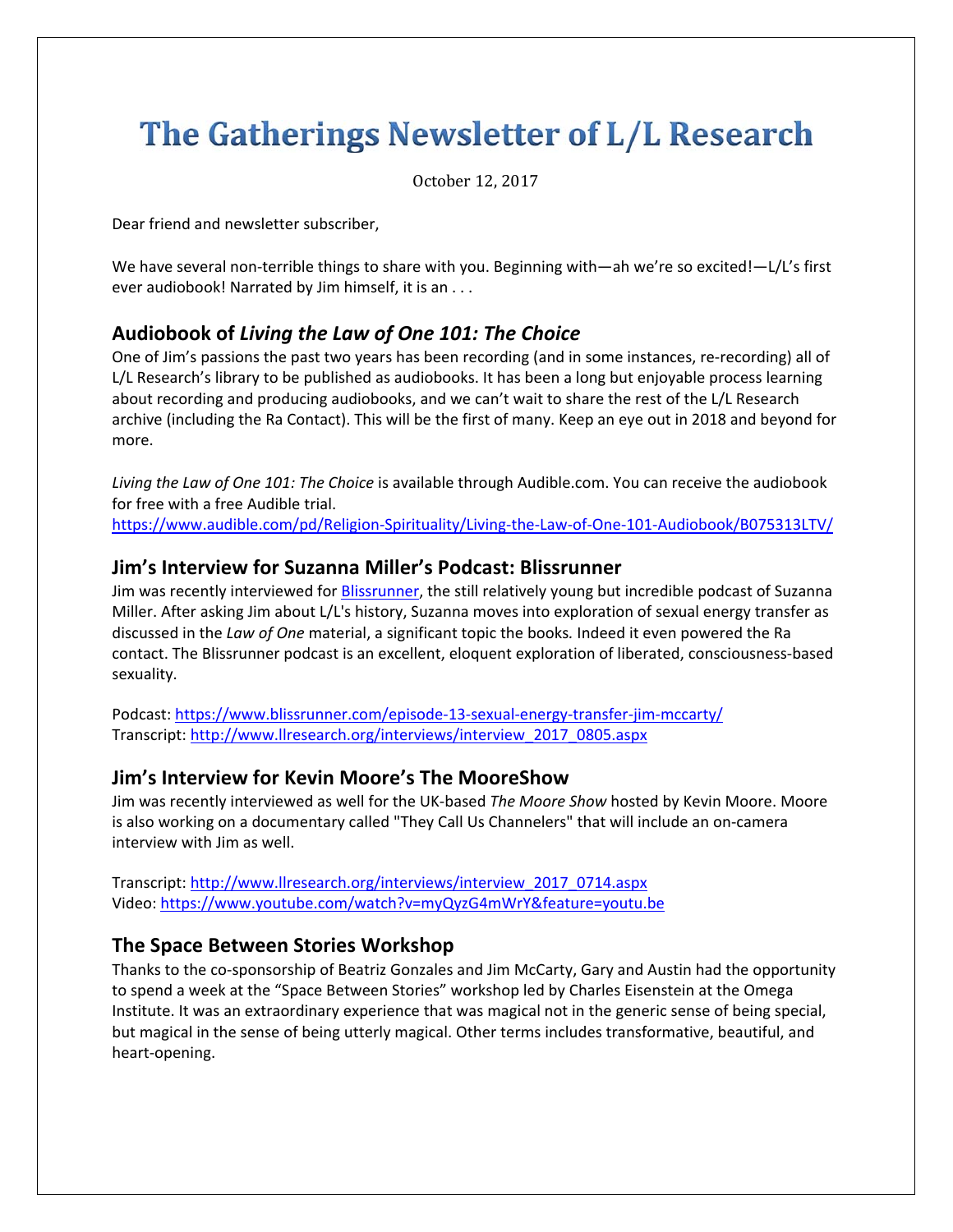Among its consequences, the experience helped to open their hearts more fully to the ongoing birth of fourth density. Gary's account of that journey is available as a PDF [here.](http://llresearch.org/newsletters/gatherings/the_space_between_stories.pdf)

# **Jim Speaking at The Arlington Institute November 18**

Hosted by The Arlington Institute, Jim will speak at the Berkeley Springs "Transition Talks" on Saturday, November 18, in Berkely Springs, WV. http://transitiontalks.org/

# **Homecoming Gatherings Changes**

For the first time in L/L Research history we had to close registration to the annual Homecoming Gathering due to reaching max capacity. Not only did we have to close it, but we had to do so just a week after opening registration. And then 16 names accumulated on a wait list. We could hardly believe it. It's as if something has happened or changed in the past year, but we just can't put our fingers on what that might be . . .

We anticipate that demand will continue to exceed supply, so we've gone back to the drawing board to determine how best to meet this new need and move through these growing pains. If interested, a summary of the changes follows:

### **1) Holding a second event**

So long as the demand stays strong, we are going to look into holding a second event off‐site. For 2018, that second event will likely, fingers crossed, be in Asheville, NC, probably around springtime.

#### **2) Pre‐registration**

Dedicated volunteers, translators, and local meditation members will have access to the pre‐ registration.

#### **3) Holding ratio of seats old/new**

To ensure that new people have a chance to come, we will hold a percentage for newbies, probably a quarter. If the balance ever shifts, then we'll guard seats for alumni.

#### **4) Redesign of the curriculum**

We're going to retain the modifications we made, including the "circle convenes" portion first thing in the morning, and especially the group exercises. We received high positive feedback about the group exercises. Still considering the new style of the round robin.

#### **5) Cost**

The cost has been the same since the GBean era of Homecomings launched in 2005. We may have to increase tuition and/or food a bit the next time around.

Homecoming 2017 was a first in multiple respects: first time everyone wore pants and long sleeves for part of it! Hurricane Harvey brought literally over 24 hours of uninterrupted rain and cold. First time everyone had to use the amp to compete with the rain pounding the tent roof. First time we faced standing water in the tent. First time we expanded the tent from 30x30 to 40x40. First time we had to close registration. First time a wait list of 16 people. First to use floor seating with meditation cushions. First to finally upgrade our little computer monitor perched on top of two boxes over to a flat screen TV